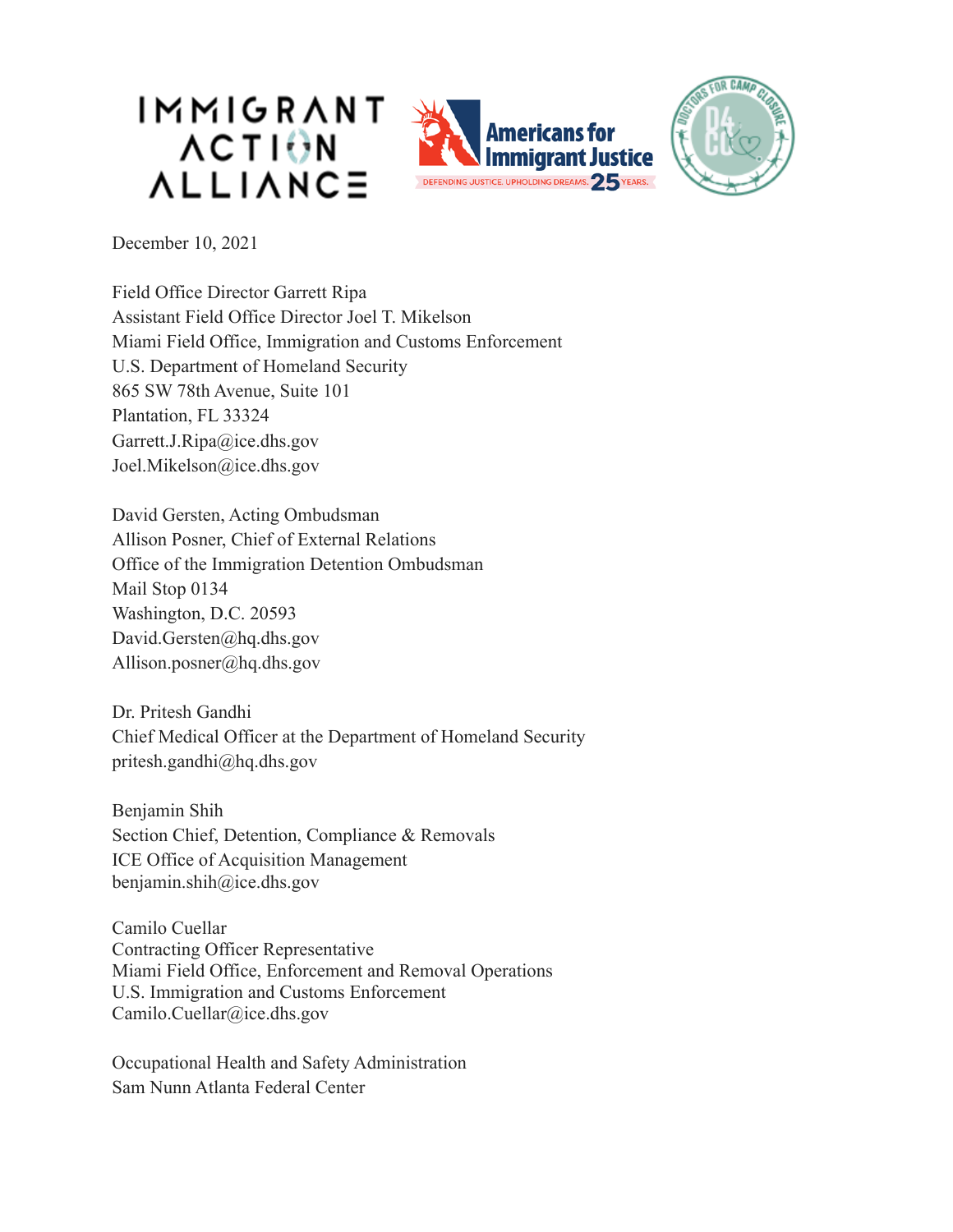61 Forsyth Street, SW Room 6T50 Atlanta, GA 30303

Dr. Joseph Pepe Glades County Health Department Officer 1021 Health Park Drive Moore Haven, FL 33471 Joseph.Pepe@flhealth.gov

Chairman Tim Stanley Commissioner Tony Whidden Commissioner John Ahern Commissioner Jerry Sapp Commissioner Donna Storter Long Glades County Board of County Commissioners P.O. Box 1527 Moore Haven, Florida 33471 [TStanley@myglades.com](mailto:TStanley@myglades.com) [Twhidden@myglades.com](mailto:twhidden@myglades.com) [JAhern@myglades.com](mailto:JAhern@myglades.com) Jsapp@myglades.com DStorter@myglades.com

## **Subject: Severe Carbon Monoxide Poisoning at Glades County Detention Center**

On Tuesday, November 23, 2021, a carbon monoxide buildup in the kitchen at the Glades County Detention Center ("Glades") resulted in the poisoning of nine people who were working in the kitchen: six detained individuals and three Glades staff members. Of these, four detained men and one female Glades staff member were hospitalized at Hendry Regional Medical Center, and two of the hospitalized men subsequently had to be airlifted from Hendry Regional Medical Center to AdventHealth hospital in Orlando because exposure to the gas caused such dire symptoms. The other two detained individuals and two Glades staff members who were exposed to the gas experienced symptoms of carbon monoxide poisoning, including headaches, dizziness, and shortness of breath, but were not taken to the hospital that day. They were administered supplemental oxygen by the medical staff at Glades. Their condition is serious and continues to be monitored. In fact, on December 3, one detained man who was affected was told by medical staff that he would soon be taken to the hospital to have the level of carbon monoxide in his blood checked through additional blood work, even though he had not been hospitalized on November 23rd.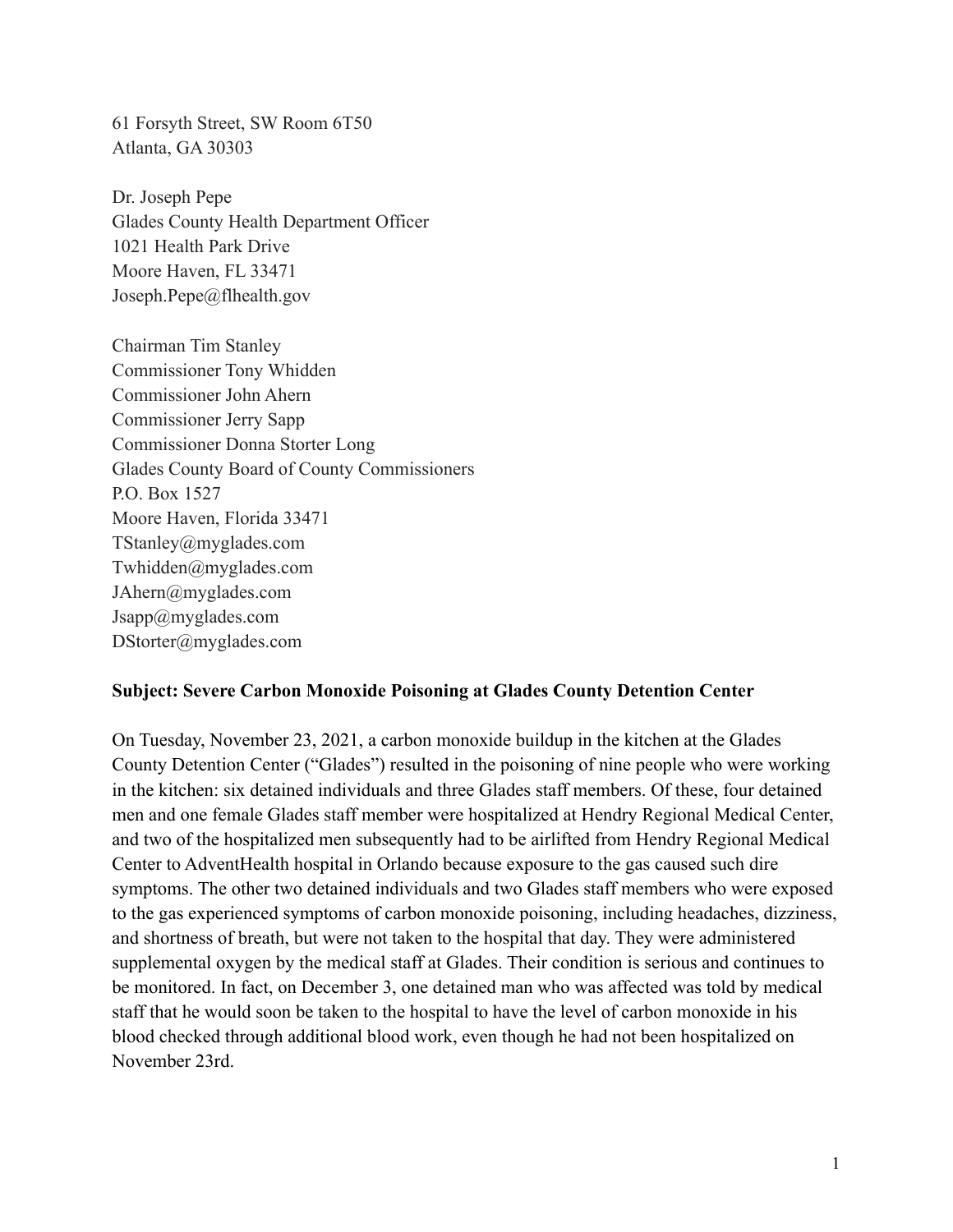The detained kitchen workers who were not taken to the hospital on November 23rd were forced to remain in the kitchen, where the poisonous gas was presumably still building up, until they had finished serving lunch for the facility. It was not until they were cleaning up that a lieutenant told them to stop everything and leave the area. When they were finally told to stop working, they were taken to medical, had their vitals checked, and received oxygen for about thirty minutes. After being permitted to rest briefly, the detained kitchen workers were sent back to the kitchen for their shift that evening, even though Duane Pottorff, chief deputy for the Glades County Sheriff's Office, says the area was not cleared by the fire marshall until the next day.<sup>1</sup> In fact, detained individuals say they never saw anyone from the fire department arrive at Glades, and were told that the Glades staff "sprayed something" to make the area safe.

Ramie Douglas (A#079 938 832) was working in the barbershop, which is near the kitchen, at the time of the incident and reported that he also experienced symptoms of carbon monoxide exposure, which included feeling light headed, dizzy, and nauseous. In response, the medical staff only provided him with ibuprofen, and about a week later, he was transferred to Krome Service Processing Center ("Krome"). He is now receiving breathing treatments and continues to feel nauseous weeks after the incident. Had the fumes spread further, the entire population of the jail––about 168 people at the time, including 84 in ICE custody––could have been at risk, as could the entire staff of the jail. Indeed, it is entirely possible that more people were affected at the time.

Two weeks after the carbon monoxide poisoning occurred, many of the affected individuals report continuing to experience symptoms of the poisoning and have received little to no medical treatment for these ongoing medical issues. Renardo Phipps (A#216 678 321), who is from Jamaica and has high blood pressure, was hospitalized at the Hendry Regional Medical Center and subsequently transferred to Krome on or about November 24, 2021. At Hendry Regional Medical Center, he was placed on supplemental oxygen for approximately six to seven hours. When he returned to Glades on November 23rd in the evening, he was forced to sleep in a cell in the processing area of the detention center. At about five a.m., Mr. Phipps was told he would be transferred to Krome. After he arrived at Krome, he was never placed in medical observation in the medical housing unit; officials simply sent him to general population. No bloodwork has been conducted since his hospitalization on November 23, 2021 to further monitor his progress after the carbon monoxide exposure. On December 6, 2021, he reported that he continues to have headaches, experience dizziness, and feel fatigued. He put in a sick call request on December 5th but had not been called to medical.

<sup>1</sup> Joshua Ceballos, *Detainees Hospitalized for Carbon Monoxide Poisoning at Glades Detention Center,* Miami New Times (Nov. 30, 2021),

https://www.miaminewtimes.com/news/glades-county-detention-center-carbon-monoxide-exposure-1342 5720.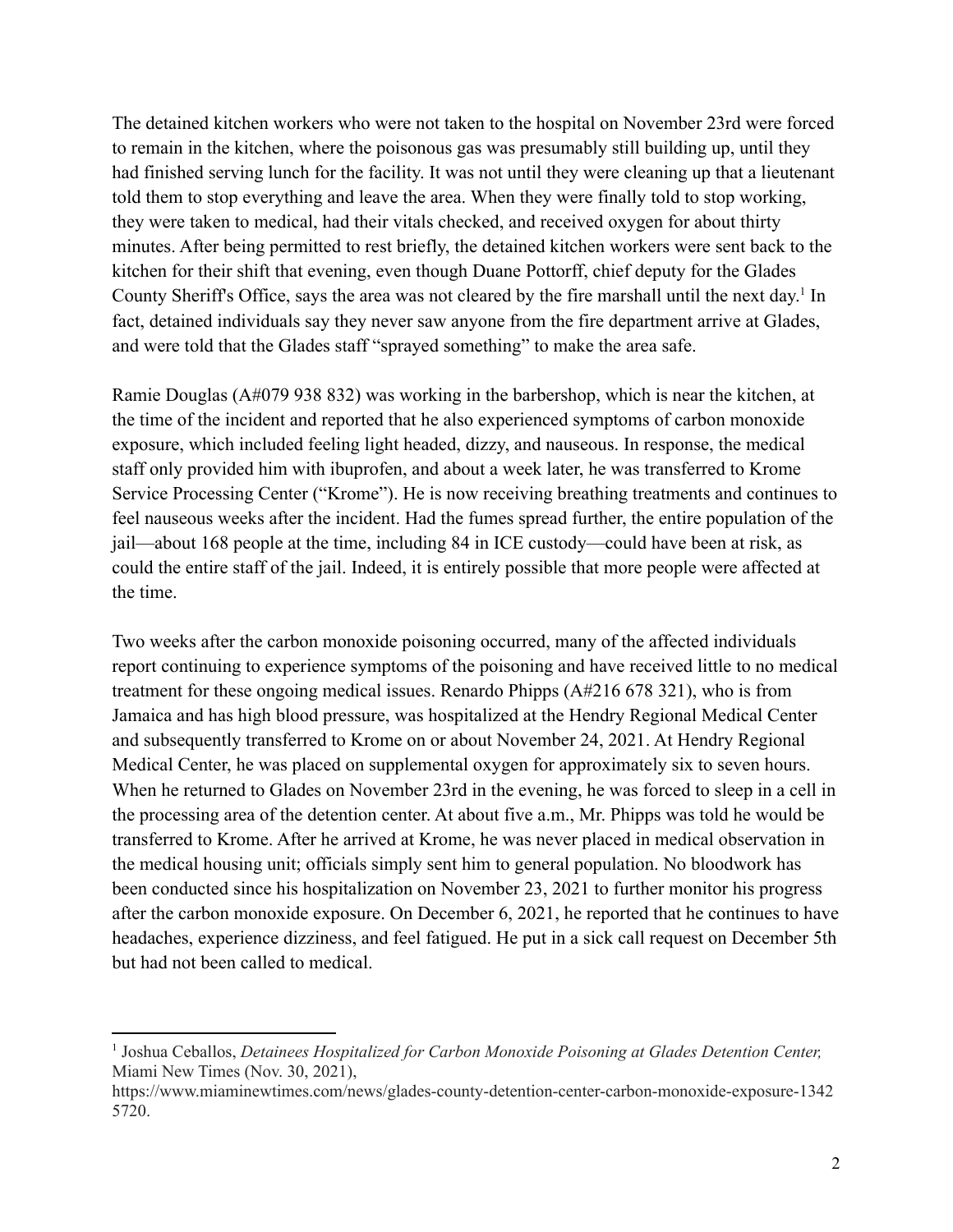Rollin Manning (A#215 951 402), who is also from Jamaica and has chronic asthma, was airlifted to an Orlando area hospital after he fainted due to the carbon monoxide poisoning. Mr. Manning reported that he was washing trays when he began to feel nauseous and have a headache. He reported his symptoms to a kitchen staff member and an officer. As his symptoms worsened, he asked Glades staff to bring his inhaler. By the time he was brought the inhaler, Mr. Manning explains that it was too late – his heart was racing, he was sweating, his blood pressure was rising, and he could not breathe. He explains that he passed out and was taken to the jail's medical unit. He was then taken in an ambulance to Hendry Regional Medical Center and subsequently airlifted to an Orlando area hospital. He remembers vomiting at the hospital, being placed on an IV, and being given supplemental oxygen. Once discharged from the hospital, he was taken to an ICE office in the Orlando area. He was then transferred to Krome where he arrived at about three in the morning on November 25, 2021. At Krome, he was placed in solitary confinement while the results of his COVID-19 test were pending and then assigned to a general population housing unit; Mr. Manning was never permitted to remain in medical observation despite his ongoing symptoms from the carbon monoxide poisoning.

Now detained at Krome, Mr. Manning is experiencing significant symptoms related to the exposure to carbon monoxide, including weakness, fatigue, nausea, constant headaches, dizziness, confusion and memory issues, and constant vomiting. Yet medical staff at Krome have only provided him with ibuprofen and have ignored his ongoing symptoms of the CO poisoning. We remain extremely concerned for his wellbeing and health, particularly given the ongoing medical neglect he is experiencing at Krome.

GCSO endangered these lives and failed to prevent the events of November 23rd when they neglected to install a carbon monoxide detector<sup>2</sup> in an area where the gas could easily build up. Reportedly, all it took to trigger this event was for a Glades County staff member to forget to turn on the ventilation system. Moreover, GCSO's mishandling of the carbon monoxide buildup shows a complete disregard for detained individual's lives and an utter lack of knowledge of safety protocols. It raises questions about whether appropriate evacuation protocols are in place in the facility and whether they would be followed properly in the event of other emergencies.

Despite these life-threatening events, ICE allows Glades to continue operating with very little oversight. This incident is merely the latest in a pattern of neglect, incompetence, abuse, and systemic inhumanity at Glades. If this pattern continues, it is only a matter of time before the next life-threatening event at Glades, yet ICE does little or nothing to intervene. As of December 6, no one from ICE had spoken to the detained men and women about the incident, nor were they given any paperwork such as an incident report. Moreover, ICE is not only continuing its contract with this unsafe facility, it has contracted with the GCSO to pay for a guaranteed minimum of 300 beds through March 2022, even though only around 60 people are currently in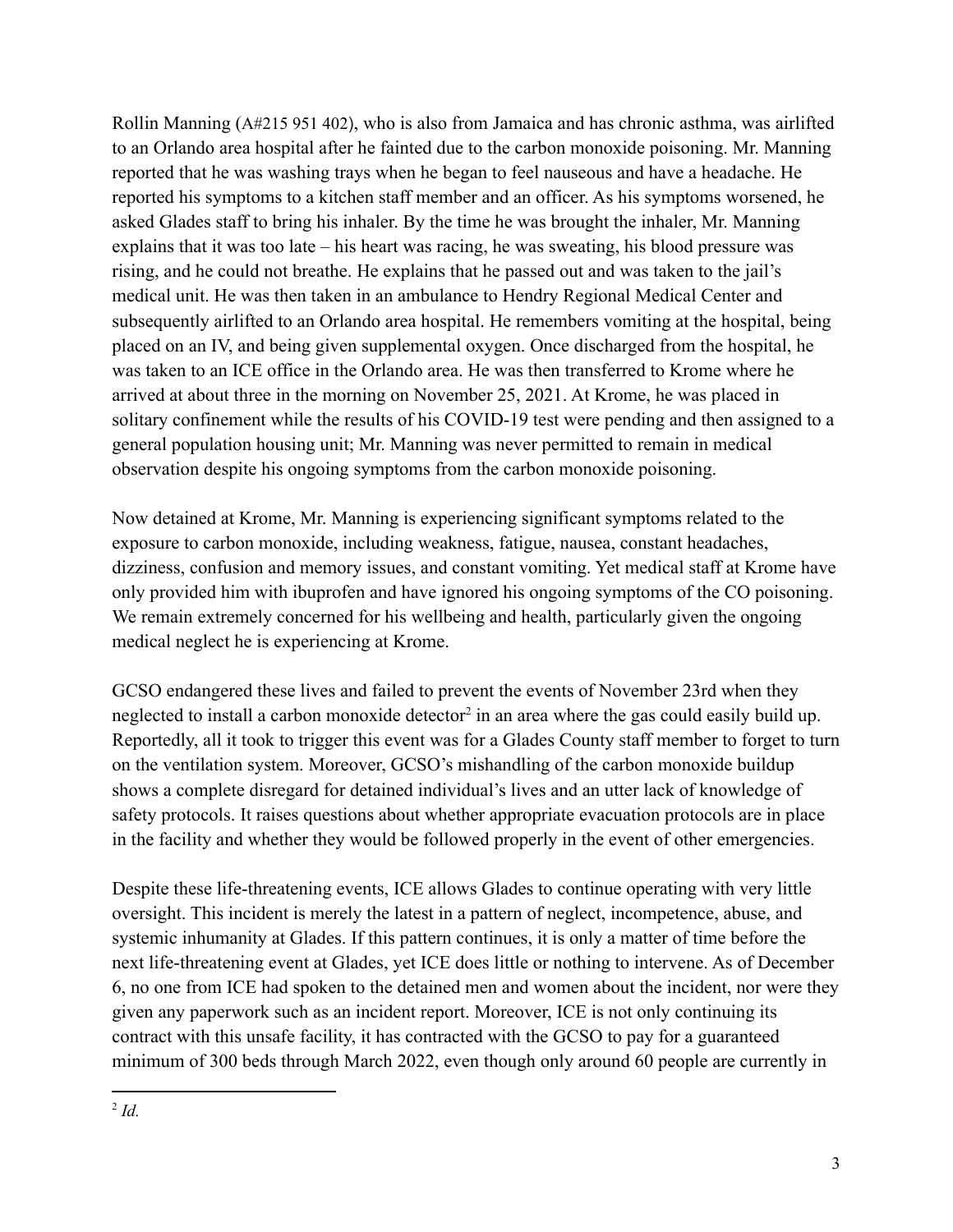ICE custody there as of December 3. Taxpayers should not be paying for a facility that is at one-fifth capacity and that routinely endangers the lives of those detained there.

**Therefore, the following organizations––Immigrant Action Alliance, Americans for Immigrant Justice, Doctors for Camp Closure, Freedom for Immigrants, Detention Watch Network, Southern Poverty Law Center, HOPE Community Center of Apopka, FL, and Borderless Existence Initiative––raise these issues for you to take immediate action.**

**We raise this to ICE and DHS leadership** because ICE must continue to systematically evaluate the quality of care at each facility and move to terminate contracts with facilities that fail to meet basic standards of care. Glades stands out as such a facility. The 2019 National Detention Standards for Non-dedicated Facilities ("NDS") protect "detainees, staff, volunteers, and contractors from injury and illness by maintaining high facility standards of cleanliness and sanitation, *safe work practices,* and control of hazardous substances and equipment."<sup>3</sup> Events such as those that occurred on November 23 show that the facility is incapable of maintaining a safe environment.

**We also raise this to OSHA** because the NDS stipulates that facilities like Glades will "operate in accordance with all applicable regulations and codes, such as those of the Occupational Safety and Health Administration (OSHA)." To prevent carbon monoxide poisoning, **OSHA states** that workplaces should install and regularly check ventilation systems, maintain potentially CO-producing equipment in good working order, and **"provide personal CO monitors with audible alarms if potential exposure to CO exists."** No such audible alarm existed in the affected area until after the event. The equipment failure also calls into question the steps the facility is taking to follow safe practices for inspecting equipment and ventilation.

Furthermore, OSHA states that workers should be educated "about the sources and conditions that may result in CO poisoning as well as the symptoms and control of CO exposure." As neither the detained kitchen workers nor the jail kitchen staff were aware that their symptoms could indicate carbon monoxide poisoning, it appears that an essential educational step was missing or grossly inadequate.<sup>4</sup>

Furthermore, Glades failed to follow proper evacuation procedures at the time of the event. Pursuant to 29 CFR Part 1917.24(a), "employees shall be removed from the enclosed space if the carbon monoxide concentration exceeds a ceiling of 100 ppm  $(0.01\%)$ ."<sup>5</sup> The OSHA blog states

<sup>4</sup> *OSHA Fact Sheet, Carbon Monoxide Poisoning,* <sup>3</sup> 2019 National Detention Standards for Non-Dedicated Facilities, U.S. Immigration and Customs Enforcement at 1.1 Section I, https://www.ice.gov/doclib/detention-standards/2019/nds2019.pdf.

<sup>5</sup> *OSHA Carbon Monoxide Standard, 29 CFR Part 1917.24(a)* https://www.osha.gov/sites/default/files/publications/carbonmonoxide-factsheet.pdf

https://www.osha.gov/laws-regs/regulations/standardnumber/1917/1917.24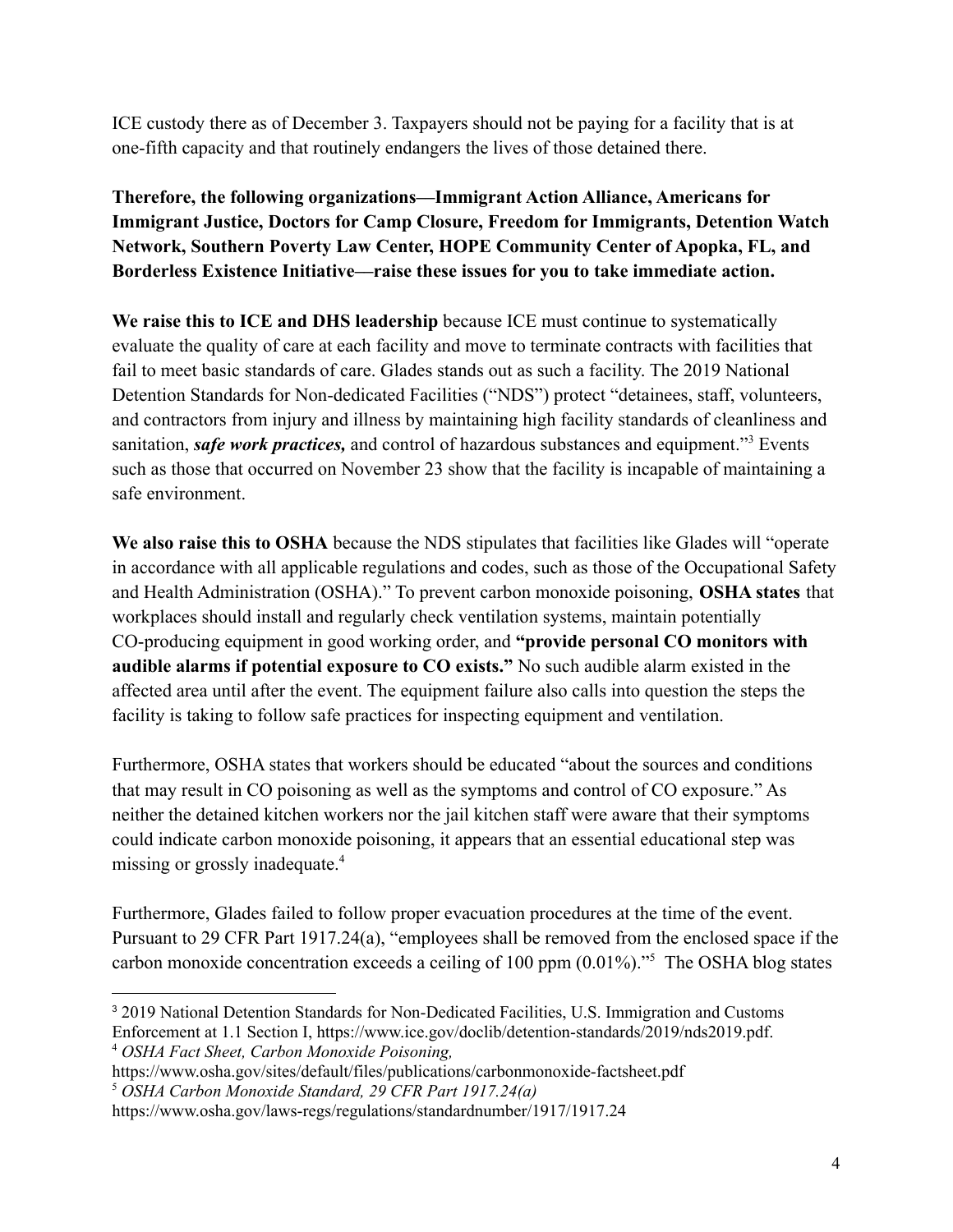that once "the level of carbon monoxide reaches 150-200 parts per million," the gas "can cause serious complications including disorientation, unconsciousness, and death."<sup>6</sup> Although the carbon monoxide concentration at the time of the event is unknown, it is very likely that it reached or exceeded 150 ppm given that two people in the area were rendered unconscious. Yet rather than clearing all people from the enclosed space at that point, GSCO forced them to continue working. When they returned for the evening shift, they received no assurance or proof that carbon monoxide levels had abated. As stated above, Glades' failure to appropriately move people from the affected area raises questions about whether appropriate evacuation protocols are in place in the facility and whether they would be followed properly in the event of other emergencies.

**We also raise this to the Florida Department of Health and the Glades County Department of Health** because of the lasting health consequences the events of November 23 will have for all who were impacted. It is unconscionable to continue operating a facility that has put people's lives at risk in the manner described above, and to continue to imprison those whose health has been permanently harmed due to the negligence of the Glades County Detention Center and we urge you to recommend their immediate release.

Lastly, we raise this to the **Glades County Board of Commissioners** because it is in their power to end the ICE contract. Glades County is a party to the Intergovernmental Service Agreement with ICE, with the Sheriff signing the contract on the county's behalf. The IGSA clearly states that the IGSA can be terminated in writing, by either party and that "either party must provide written notice of intentions to terminate the agreement, 60 days in advance of the effective date of formal termination." The commissioners would be well advised to terminate this contract given that Glades County would be liable in the case of wrongful death suits and personal injury suits. The county continues to make this gamble in the face of continued injuries, illnesses, fatalities, and near fatalities at their county's detention center––a questionable use of their constituents' tax dollars and a stain on their beautiful county.

## **Because of this entirely preventable yet nearly fatal catastrophe at Glades, we urge you to:**

- **End the contract** between ICE and Glades County immediately, if it is in your power to do so, or to do all you can to recommend the immediate closure of this dangerous facility.
- **Immediately release**—or recommend the release of— all six of the detained kitchen workers poisoned by carbon monoxide. Glades's negligence has undoubtedly inflicted permanent health consequences on these six individuals. Even when it is not fatal, carbon monoxide inhalation can cause permanent brain damage and heart damage. Those exposed to the fumes will likely suffer severe health consequences for the rest of their

<sup>6</sup> Bradley Stevens, *OSHA Guidelines Address Carbon Monoxide Exposure,* OSHA Regulations Blog (March 6, 2019),

https://osharegulationsblog.com/osha-guidelines-address-carbon-monoxide-exposure/